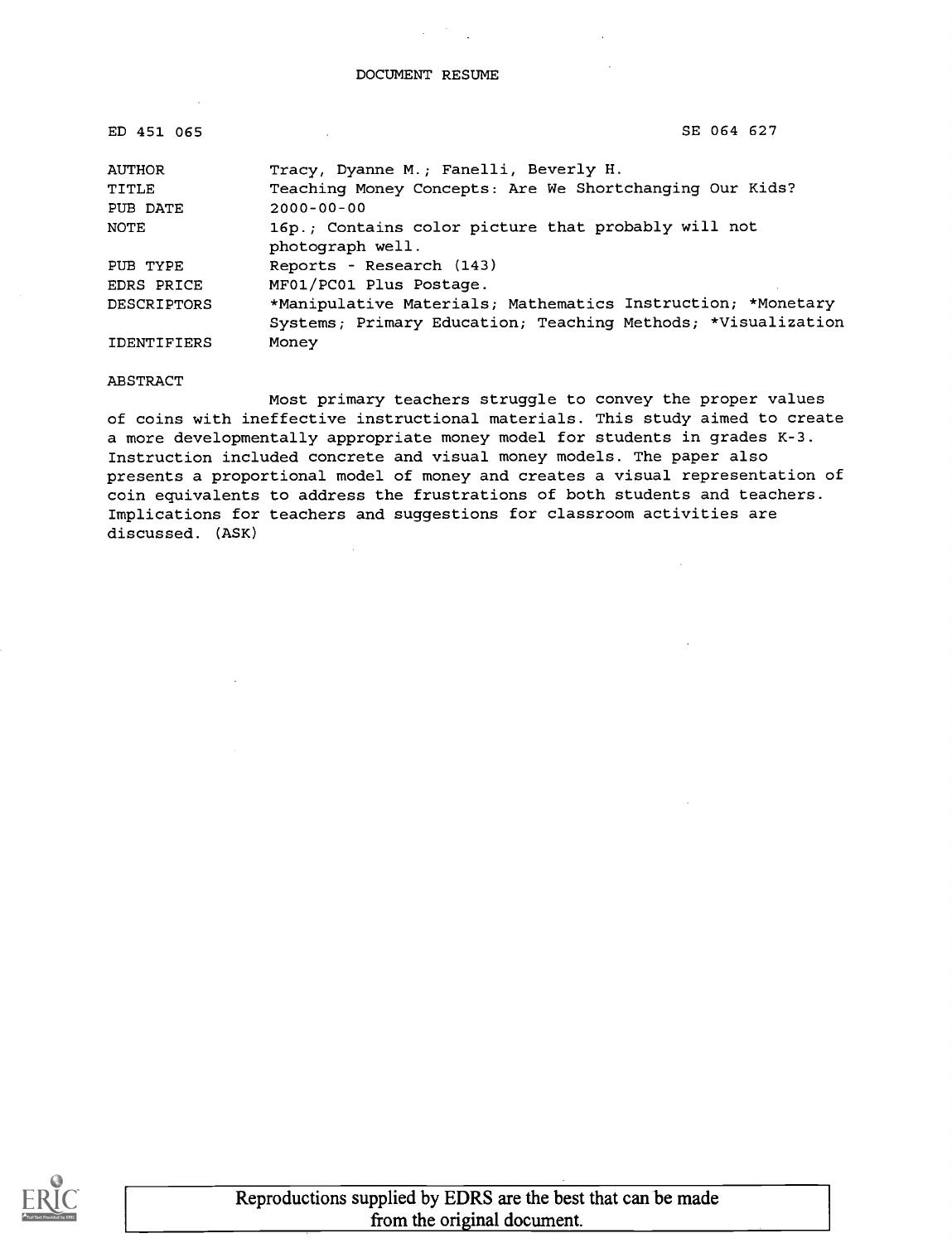## Teaching Money Concepts: Are We Shortchanging Our Kids?

Dyanne M. Tracy

Oakland University

Rochester, Michigan

Beverly H. Fanelli

Chippewa Valley Schools

Clinton Township, Michigan

1 PERMISSION TO REPRODUCE AND<br>DISSEMINATE THIS MATERIAL HAS BEEN GRANTED BY <u>I wur</u> TO THE EDUCATIONAL RESOURCES<br>INFORMATION CENTER (ERIC)

f,

 $\pm$ Colodinaction

ED 451 065

| U.S. DEPARTMENT OF EDUCATION<br>Office of Educational Research and Improvement                      |  |
|-----------------------------------------------------------------------------------------------------|--|
| "EDUCATIONAL RESOURCES INFORMATION                                                                  |  |
| <b>CENTER (ERIC)</b>                                                                                |  |
| This document has been reproduced as<br>Teceived from the person or organization<br>originating it. |  |
| □ Minor changes have been made to<br>improve reproduction quality.                                  |  |

 $\bullet$ Points of view or opinions stated in this document do not necessarily represent official OERI position or policy.

# BEST COPY AVAILABLE

 $\Omega$ 

 $\overline{c}$ 

 $\ddot{\phantom{a}}$ 

 $S\tilde{\mathcal{L}}$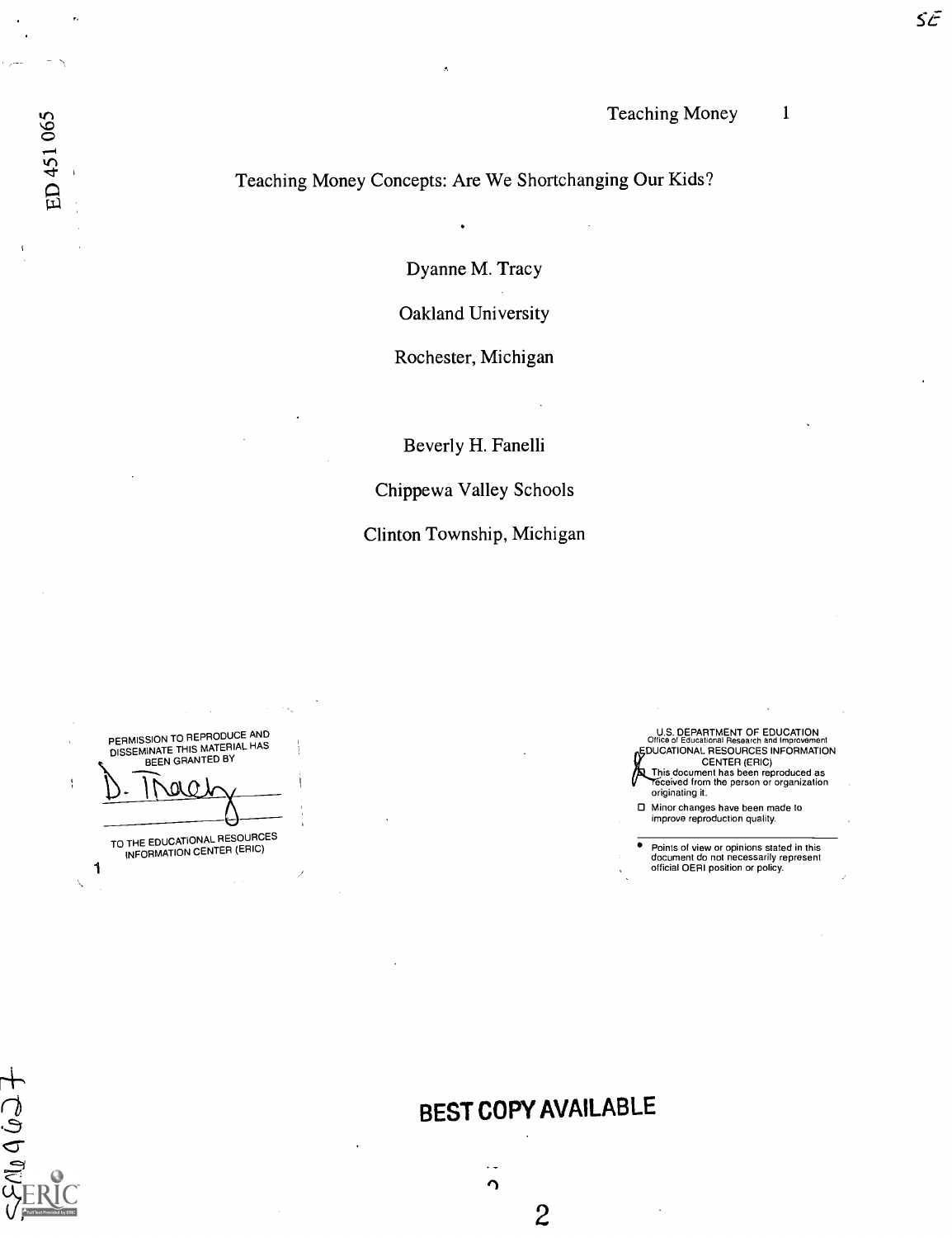Teaching Money Concepts: Are We Shortchanging Our Kids?

Why do we teach money the way we do? No other math topic is as devoid of research and investigation into what is best for young children's learning. The concepts of teaching and learning money have been taught consistently throughout the history of education in the same way (Fanelli 1994). Our action research suggests that early childhood and lower-elementary educators need to re-think their approach to teaching money concepts.

Most primary teachers struggle to convey the proper values of coins with ineffective instructional materials. Learning the relative values of coins is difficult for most young children. Teachers must use a proportional model of money as advocated by Petty and Drum (1999) and Kennedy and Tipps (1998) to decrease student frustration and increase student learning. Creating a more developmentally appropriate money model for students in grades K-3 has been our goal for the past ten years. We have enhanced a proportional model of money (see fig. 1) and created a visual representation of coin equivalents (see fig. 2) to address the frustrations of both students and teachers.

#### Related Research

An electronic search of the Educational Research Information Clearinghouse (ERIC) revealed no classroom- or student-centered research investigating children's understanding of money. During the past 23 years, Teaching Children Mathematics (formerly Arithmetic Teacher) has published four articles related to the use of proportional, hands-on money models (Bradford 1980; Drum & Petty 1999; Ginaitis 1978; and Stevenson 1990). These authors observed improved student understanding of money concepts; however, they did not report data specific to student outcomes.

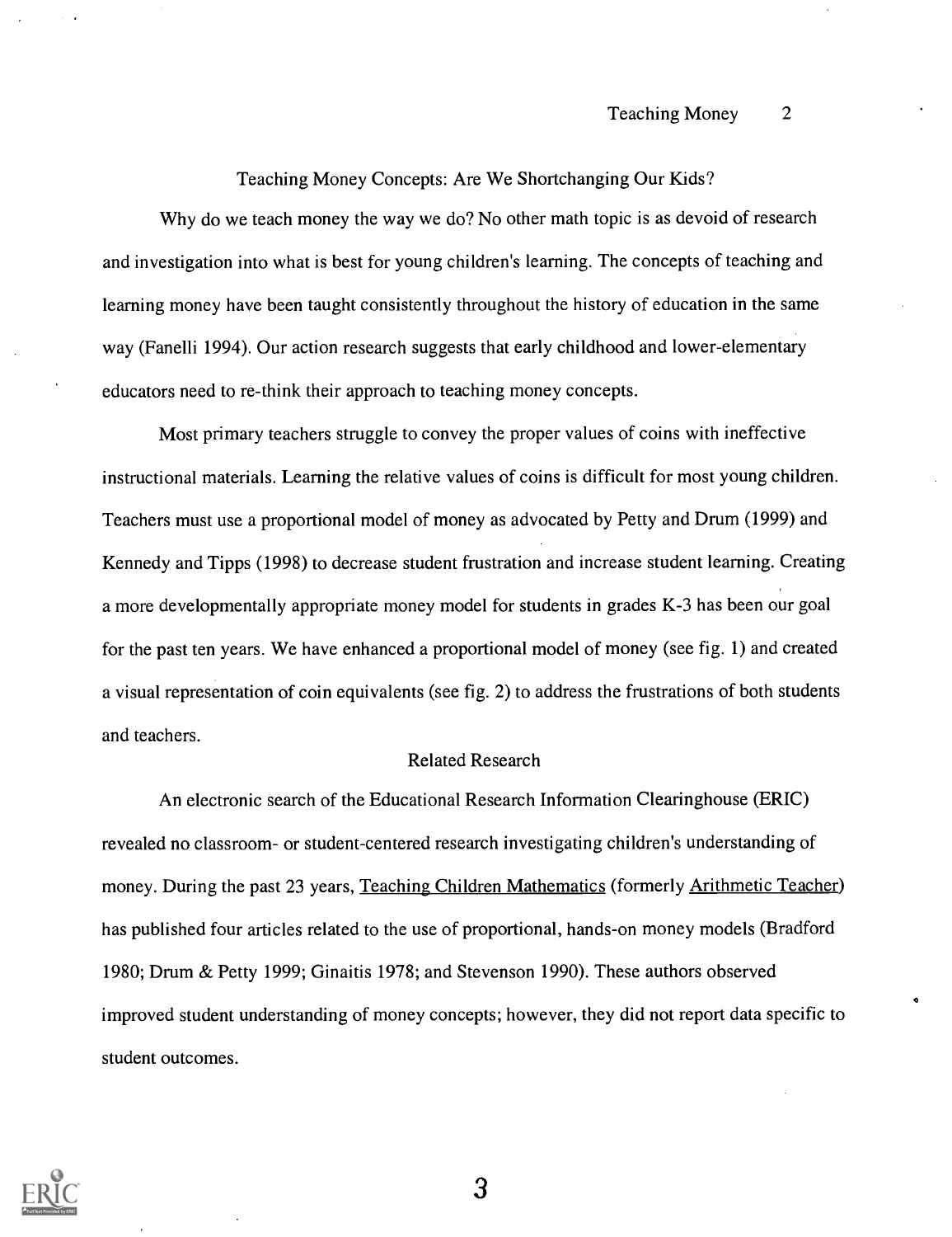## Summary of the Study

Children begin learning about money in informal settings such as when they use two silver circles and one larger silver circle to buy an ice cream treat. The fact that those colored circles represent legal tender and are parts of a dollar is beyond the comprehension of most primary children. This abstract nature of money makes it a difficult concept for them to learn.

In formal school settings teachers know that children need to begin concept understanding through the manipulation of hands-on materials as established by Piaget, Dienes, Bruner and as advocated in the Principles and Standards for School Mathematics: Discussion Draft (National Council of Teachers of Mathematics 1998). However, difficulties with money arise because most teachers are deceived by commercial "play money." The deception occurs because play money is only a reproduction of real money which is not proportional to a coin's value (see fig. 3).

When children learn with coins alone, they cannot determine the value of a set of coins unless they have already memorized each coin's worth. They also must have the ability to perform mental addition which requires place value understanding. When children learn with a concrete, proportional model of money, they can determine the value of a set of coins because the size of the model is directly related to its value as well as its relationship to one hundred parts or one hundred cents. This relationship can be further developed through a visual model that links coins' worth to the number of each coin needed to make one whole or one dollar. We hypothesized that using these two models, concrete and visual, in a curriculum to teach money would be more effective than traditional methods.

Our study in a large Midwestern metropolitan area included first and second graders at three elementary schools--two suburban and one urban. At the urban school, two first-grade

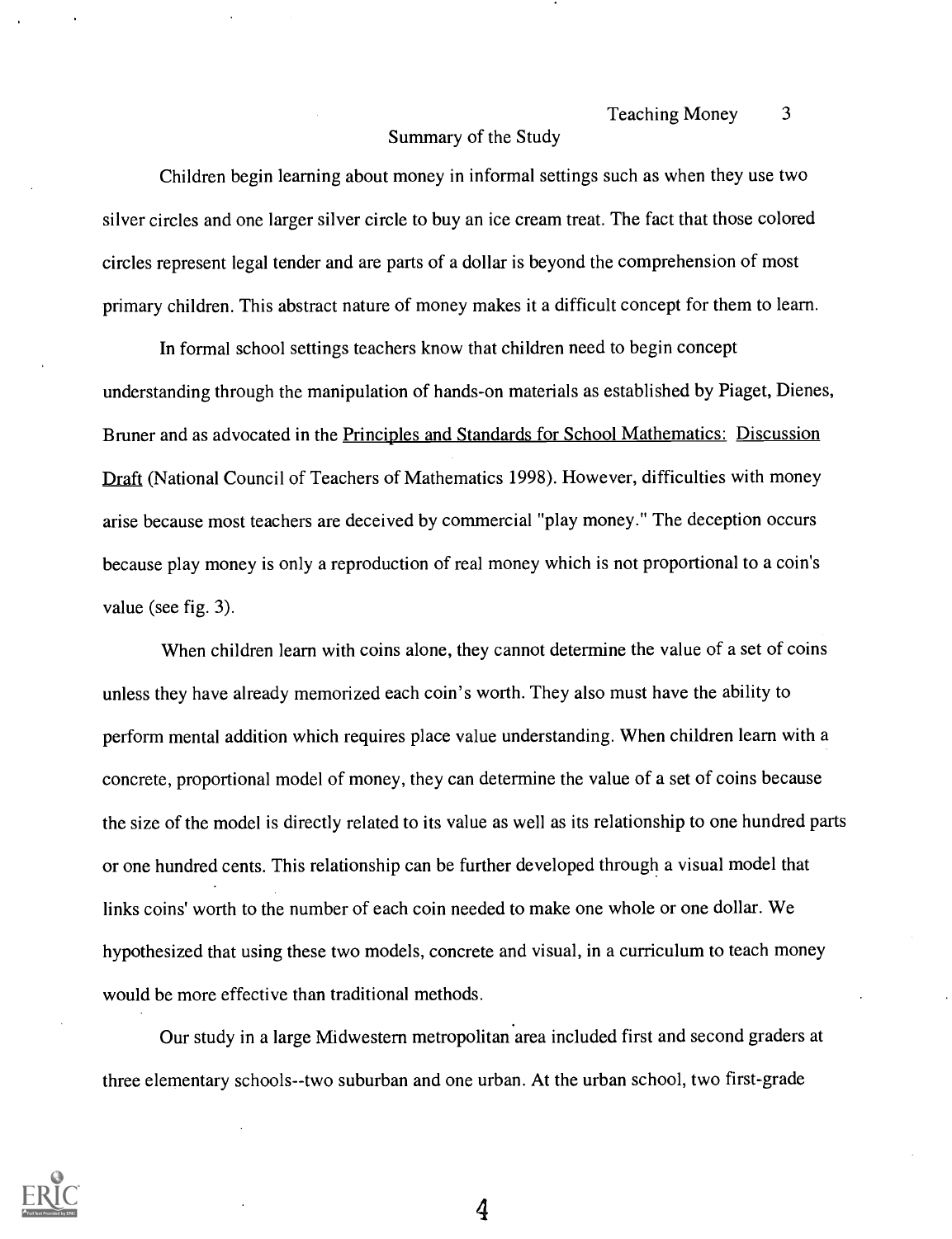classrooms (n=43) used the concrete and visual money models. A third first-grade classroom used traditional teaching methods and were randomly pre- and post-tested  $(n=6)$ . In one suburban school second graders who had not yet mastered money concepts were referred to the first author for instruction with money models  $(n=17)$ . At the second suburban school, second graders were randomly selected for pretest and posttest purposes (n=6). The objectives for the money models and traditional groups were: recognizing coins, knowing coin names, knowing coin values, skip counting with the same coin, counting-on with coin combinations, and determining how many of each coin are needed to equal one dollar.

First grade. Prior to any formal instruction about money, students from two first-grade classrooms at an urban school were pretested in January. Instruction followed in small groups with four to six students each. Students cut out proportional dollars and watched as the first author cut fruit in matching fractional values. Emphasis was placed on the relationship between whole and part and the corresponding coin. For example, a grapefruit was cut into fourths and related to the proportional quarter dollar and the coin named "quarter." This sequence was repeated for all coins. The first author stressed the number of each coin equaling one dollar, how many cents each coin was worth, and how to skip count with one-dollar's worth of the same coin. Children consistently used the proportional and the visual models to construct money concepts. All students received four half-hour sessions over eight weeks. Students then completed a posttest.

Second Grade. After traditional classroom instruction on money, students from three second-grade classrooms at a suburban school were selected for further instruction based on their teachers' recommendations. These students were pretested for money concept understanding in February. The pretest score determined a placement group for each student-low, middle, or high.

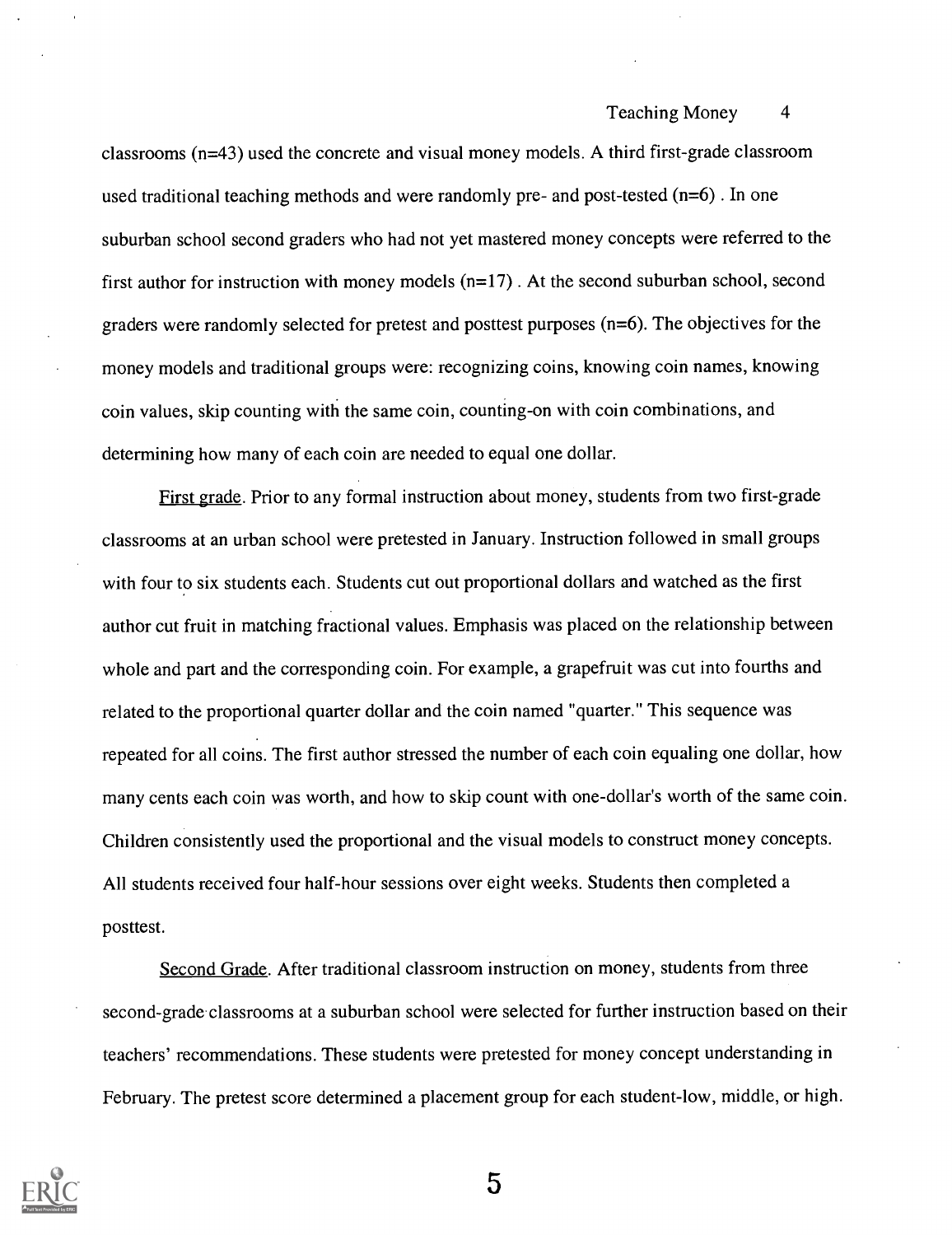Instruction followed in small groups with three to six students each. Students with little understanding of money followed the same prescription as the first-grade students above. Students with moderate understanding of money began instruction with the commercially produced MoneyIn~Mind<sup>TM</sup> proportional dollars and MoneyIn~Mind<sup>TM</sup>: Coinline. Emphasis was placed on coins as fractional parts of a dollar, skip counting, and mixed-coin counting. Low and middle groups received seven half-hour sessions of instruction. Higher-ability students progressed through the same instruction as the middle students, but completed it in five half-hour sessions. Students then completed a posttest.

#### Research Findings

#### Qualitative Findings

The pretest revealed some fascinating insights into children's understanding of money especially related to coin recognition and coin values.

While examining coins, several students believed that the back of the dime had "paintbrushes" or "trees" on it. Others found "seagulls" on the back of the quarter, and one student saw an "alligator" on the back of the half-dollar! It was not uncommon to hear our famous monuments referred to as "houses" or "churches." As students examined coins, the first author mentioned looking at the heads and tails of the coins. Surprisingly, more than half of first graders did not comprehend this figurative language. They understood "tail" to mean the "tail of hair" on Washington's and Jefferson's wigs, which is actually the "head" of the quarter and nickel, respectively.

Although the penny was the most recognized coin, six students interpreted its worth as "nothing." Other children identified the value of the coin with what it could buy. For example, one child said a quarter was worth "a sucker," and another stated it was worth "some gum."

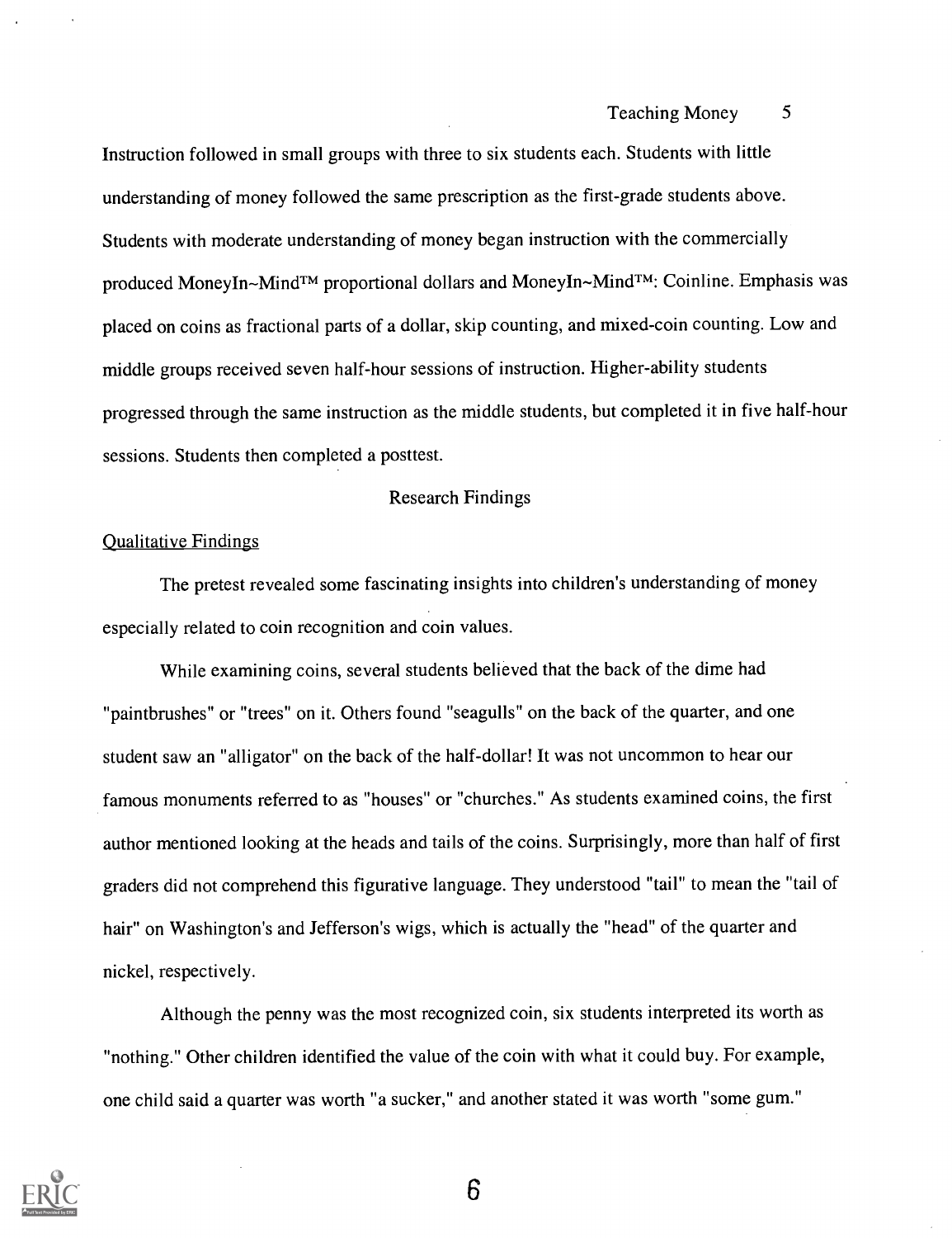#### Quantitative Findings

While two entire first-grade classrooms participated in the money model instruction, the sample size is 29 due to absences during pre- or post-testing. Despite our inability to collect pretest data for the traditional first we believe our data offers valuable initial research findings into the learning of money concepts (see Table 1).

Individual analysis of posttest money concepts (see Table 2) for first graders shows near mastery of learning coin names. Their ability to match the corresponding value was somewhat lower. In skip counting with the same coin, first graders were accurate with pennies, applying the skill of one-to-one correspondence; however, they had more difficulty when using many-to-one correspondence as required with nickels, dimes, and quarters. Data indicate that students' ability to count-on with a variety of coins is low among second-semester, first-grade, urban students. Only 7 out of 35 students were successful in counting a set of mixed coins regardless of teaching method. Students' proficiency in determining the amount of coins in one dollar was higher among the money models group than the traditional group. Interestingly, only 35% of all first graders knew that one hundred pennies equaled one dollar. Moreover, only 34% of all the first graders correctly arranged the coins in order of value. Overall, a comparison of the traditionally instructed versus the money models groups revealed only a five point difference.

The posttest revealed that among second graders in the money models group, 100% could correctly skip count dimes in a set, nickels in a set, and pennies in a set; with quarters their proficiency was 67%. Their overall proficiency in skip counting was 92%. Data indicate that students' ability to count-on with a variety of coins is developmentally appropriate among second-semester, second-grade suburban students. On the four test items student scores ranged from 47%-93% correct, resulting in a score of 75%. In determining the amount of coins in one

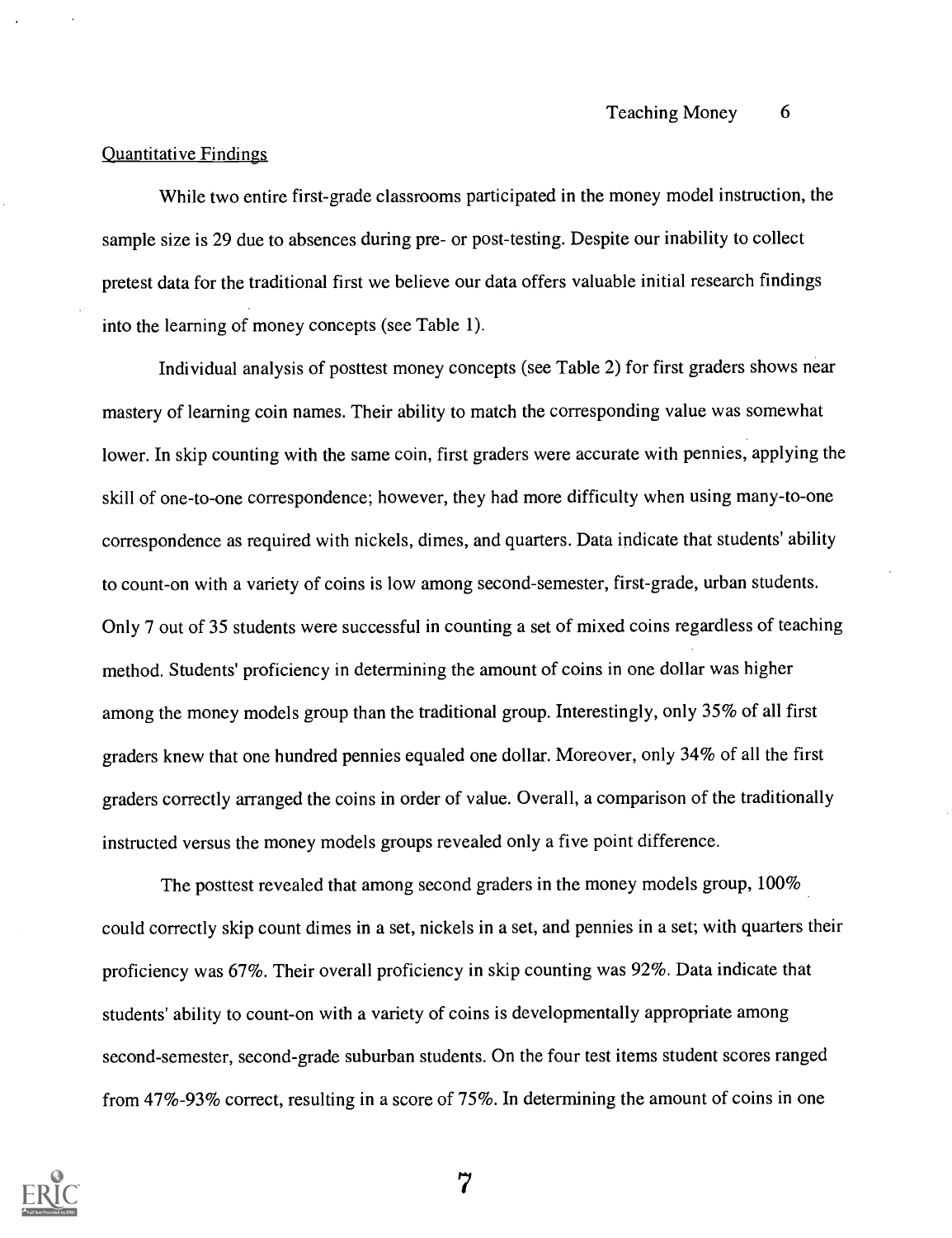dollar, second graders were at mastery level (87%). Further, every student could correctly arrange the coins in order of value.

Implications for Teachers. First-grade teachers should not expect mastery of money concepts. Both the traditional method and the money models group had an overall posttest score of less than 50%. As early as 1979, Hendrickson determined that entering first graders may not understand money relationships, but teachers and textbook authors assume they do.

About 2/3 of students at second semester, second grade have a good grasp of money concepts from traditional teaching methods. The 38% that do NOT understand money, need more than memorized procedures. If students are in the one-third that struggles, traditional money methods do not offer them developmentally appropriate methods. Our data show lowermoney-ability students reaching mastery after using the concrete and visual models.

Suggestions for Classroom Activities

#### Coin recognition

- Use plastic magnifying glasses to encourage children to examine inscriptions and the details on coins.

Include a coin rubbing activity to explore the details of coins and how they differ from one another.

Purchase larger-than-actual-size reproductions of coins at teacher supply centers to enhance whole-group instruction.

- Encourage students to scratch the edges (smooth vs. ridged) of coins to further distinguish a nickel from a quarter.

Explain the opposite meaning of "heads" and "tails" by connecting it to prior knowledge such as "on/off," "fast/slow," etc. This is especially important with the current minting of

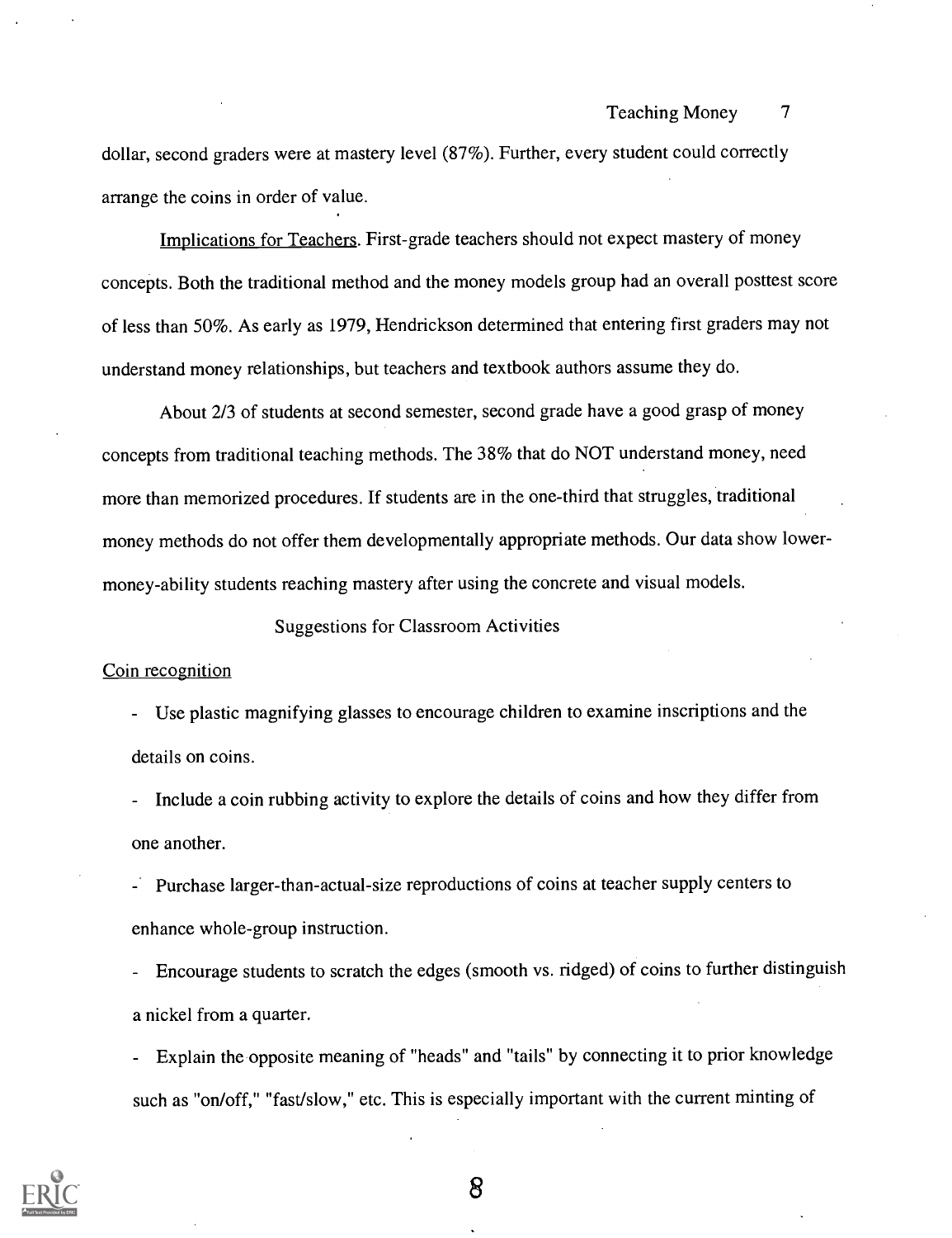fifty different tails for the quarter!

#### Skip Counting

Using proportional model coins (see fig. 3) cover the hundred grid and allow students to "peek" if needed.

#### Counting On

With proportional model coins (see fig. 3), cover the hundred grid with mixed pieces to allow students to check their mental math and build their confidence.

#### Dollar Equivalents

- Provide students graph paper to color and cut their own proportional money set.

Emphasize the number of each proportional coin necessary for one dollar. Cutting out 100 square centimeters could be a valuable experience for your 100 Day Celebration.

- Permanently display the visual model (see fig. 2) and count the number of coins on one

line aloud. Compare and contrast the number of coins on each line.

#### Arrangement of Coins in Order by Value

Physically arrange the proportional model coins by size. Match real or play coins to the model pieces. Highlight the unnatural order of the real (play) coins.

#### Conclusions

Our investigation of this topic over the past decade leads us to believe that traditional methods for teaching money can be improved. If teachers incorporate concrete and visual money models, more students can master money concepts.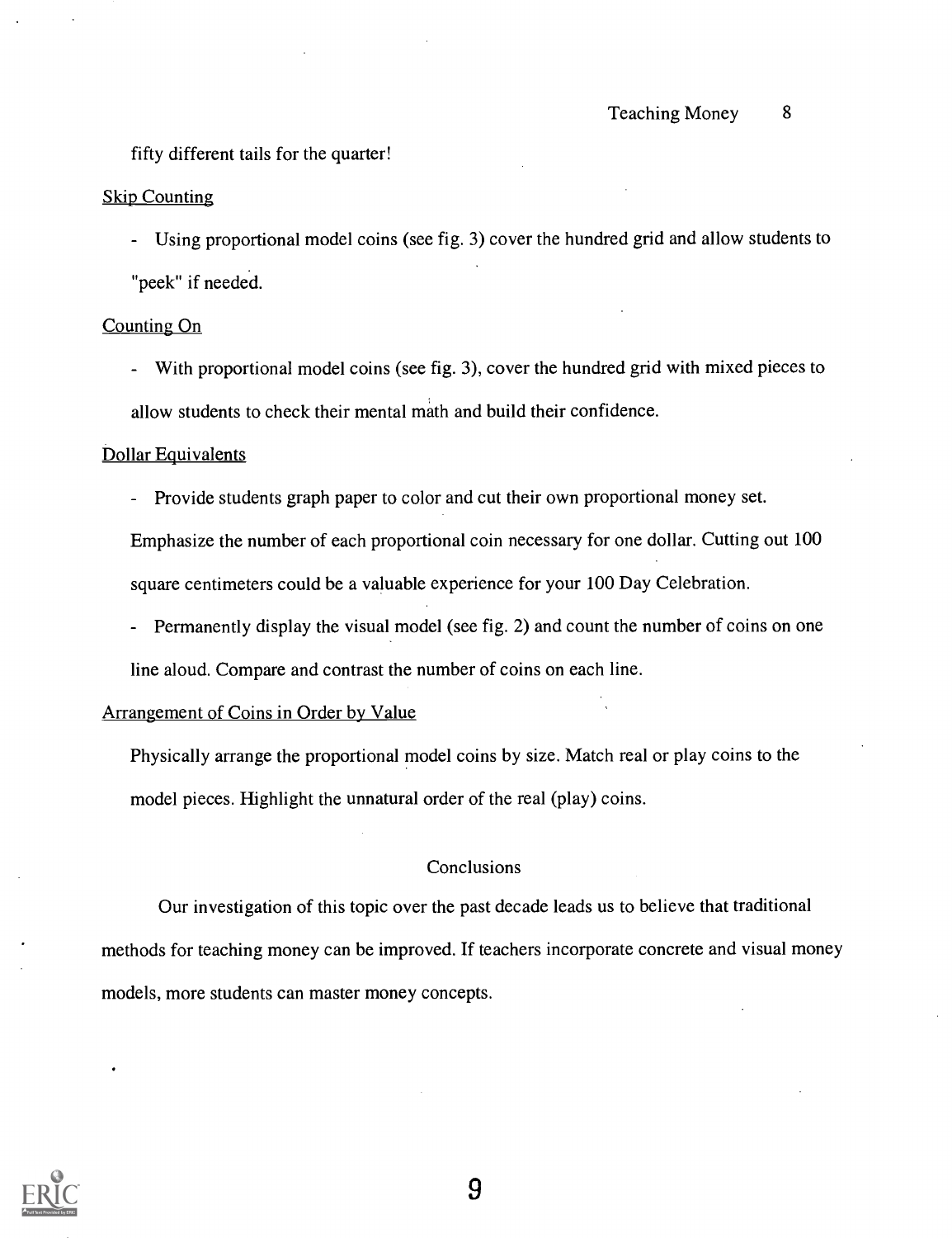#### References

- Bradford, John W. "Making Sense out of Dollars and Cents." Arithmetic Teacher, 27 (March 1980): 44-46.
- Drum, Randell L. and Wesley G. Petty, Jr. "Teaching the Value of Coins." Teaching Children Mathematics, 5 (January 1999): 264-268.
- Fanelli, Beverly H. "Learning about Money: Effects of a Cognitively Appropriate Curriculum on Second-Grade Students and Teachers." M.Ed. thesis, Oakland University (Rochester, Michigan), 1994.
- Fanelli, Beverly H. and Dyanne M. Tracy. MoneyIn~Mind : Cash. Auburn Hills, Mich.: (S)he Learning Unlimited, 1997. Manipulative.
	- Ginaitis, Stephen J. "Sense with Cents." Arithmetic Teacher, 25 (January 1978): 43.
- Hendrickson, A. Dean. "An Inventory of Mathematical Thinking Done by Incoming First-Grade Children." Journal for Research in Mathematics Education, 10 (January 1979): 7-23.
- Kennedy, Leonard, and Steve Tipps. Guiding Children's Learning of Mathematics (9th ed.). Belmont, Calif. : Wadsworth, 1998.
- National Council of Teachers of Mathematics. Principles and Standards for School Mathematics: Discussion Draft. Reston,~Virg. : Author, 1998.

Stevenson, Cathy L. "Teaching Money with Grids." Arithmetic Teacher, 37 (April 1990): 47-49.

Tracy, Dyanne M. and Beverly H. Fanelli. MoneyIn~Mind $TM$ : Coinline. Auburn Hills, Mich.: (S)he Learning Unlimited, 1997. Manipulative.

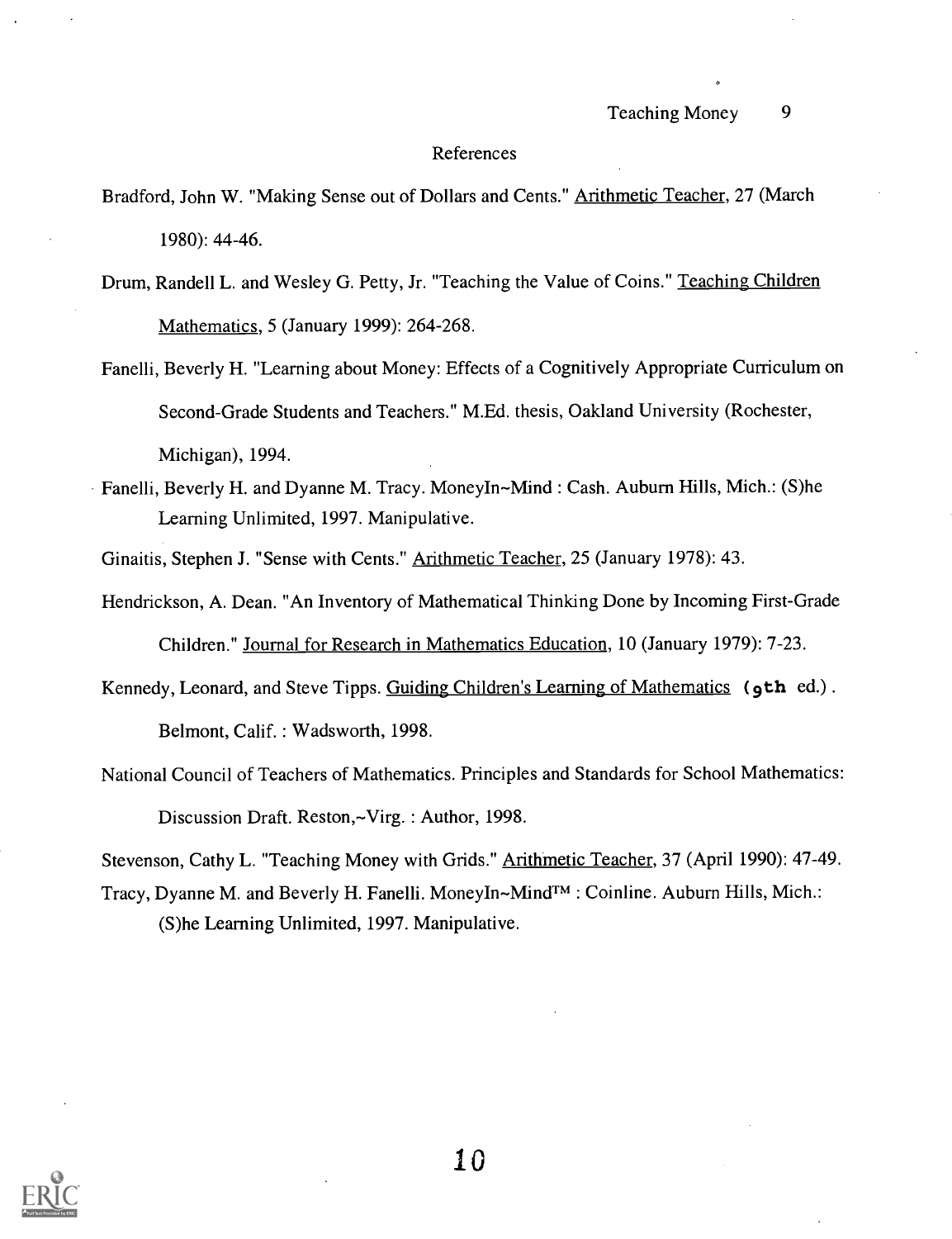# Table 1

|  |  |  | Money Concepts Pretest and Posttest Scores in Percents Successful |  |
|--|--|--|-------------------------------------------------------------------|--|
|  |  |  |                                                                   |  |

 $\ddot{\phantom{0}}$ 

| ٠                  | Pretest | Posttest |
|--------------------|---------|----------|
| <b>First Grade</b> |         | ٠        |
| Money Models       | 23.5    | 48.5     |
| Traditional        | --      | 43.8     |
| Second Grade       |         |          |
| Money Models       | 62.8    | 91.2     |
| Traditional        | 62.5    | 84.2     |

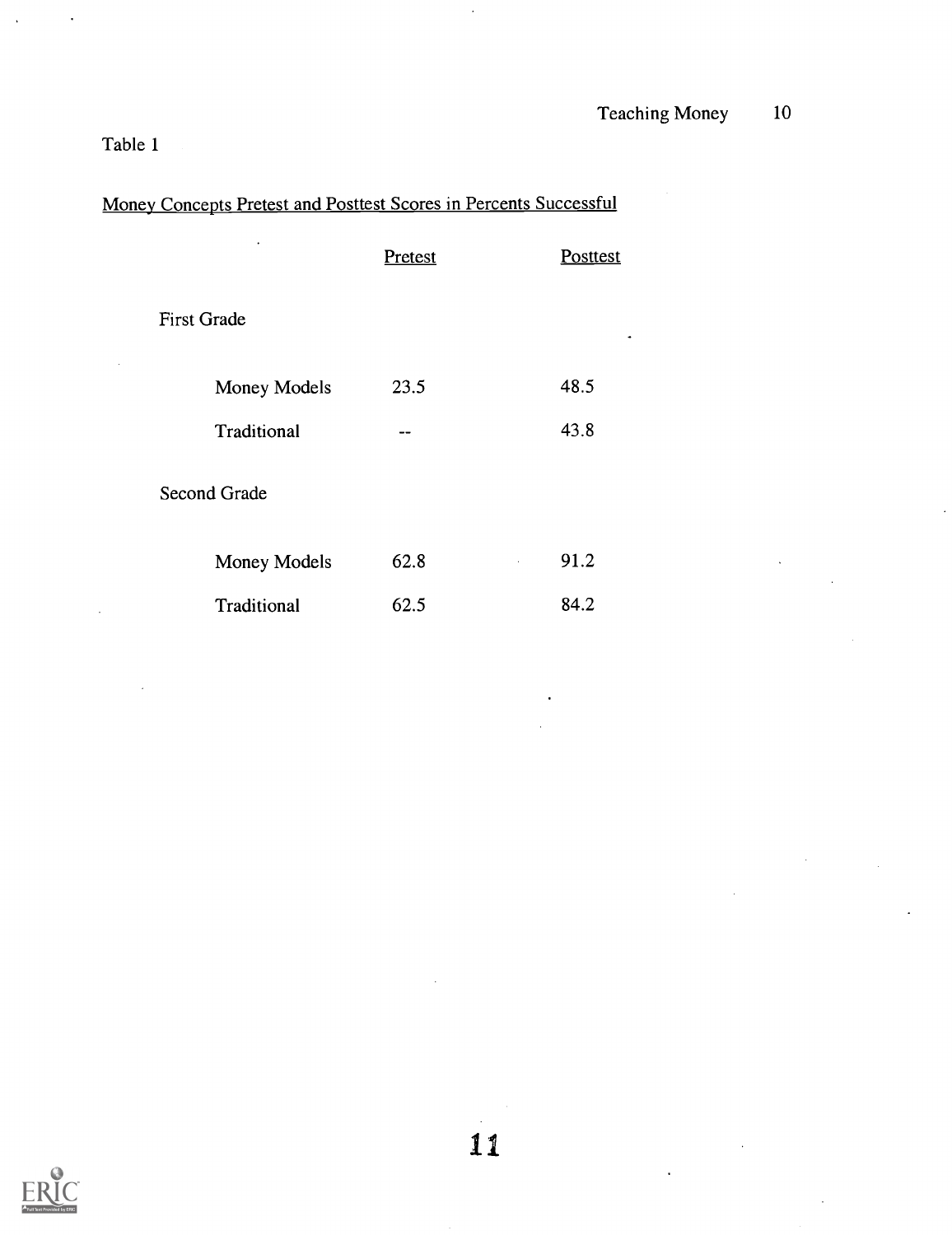# Table 2

| Posttest Analysis by Curriculum Objective (% correct) |                     |             |                     |             |  |
|-------------------------------------------------------|---------------------|-------------|---------------------|-------------|--|
|                                                       | <b>First Grade</b>  |             | <b>Second Grade</b> |             |  |
|                                                       | <b>Money Models</b> | Traditional | <b>Money Models</b> | Traditional |  |
| Coin Name                                             |                     |             |                     |             |  |
| $(5$ items)                                           | 75%                 | 73%         | 95%                 | 83%         |  |
| Coin Value                                            |                     |             |                     |             |  |
| $(5$ items)                                           | $61\%$              | 50%         | 95%                 | 100%        |  |
| <b>Skip Counting</b>                                  |                     |             |                     |             |  |
| $(4$ items)                                           | 50%                 | 45%         | 92%                 | 75%         |  |
| Counting On                                           |                     |             |                     |             |  |
| $(4$ items)                                           | $16\%$              | 29%         | 75%                 | 89%         |  |
| Number of Coins                                       |                     |             |                     |             |  |
| in a Dollar                                           | 46%                 | 20%         | 87%                 | 74%         |  |
| $(5$ items)                                           |                     |             |                     |             |  |
| Arrange in Order                                      | 34%                 | 33%         | 100%                |             |  |
| $(1$ items)                                           |                     |             |                     |             |  |
| All Money Concepts                                    | 49%                 | 44%         | 91%                 | 84%         |  |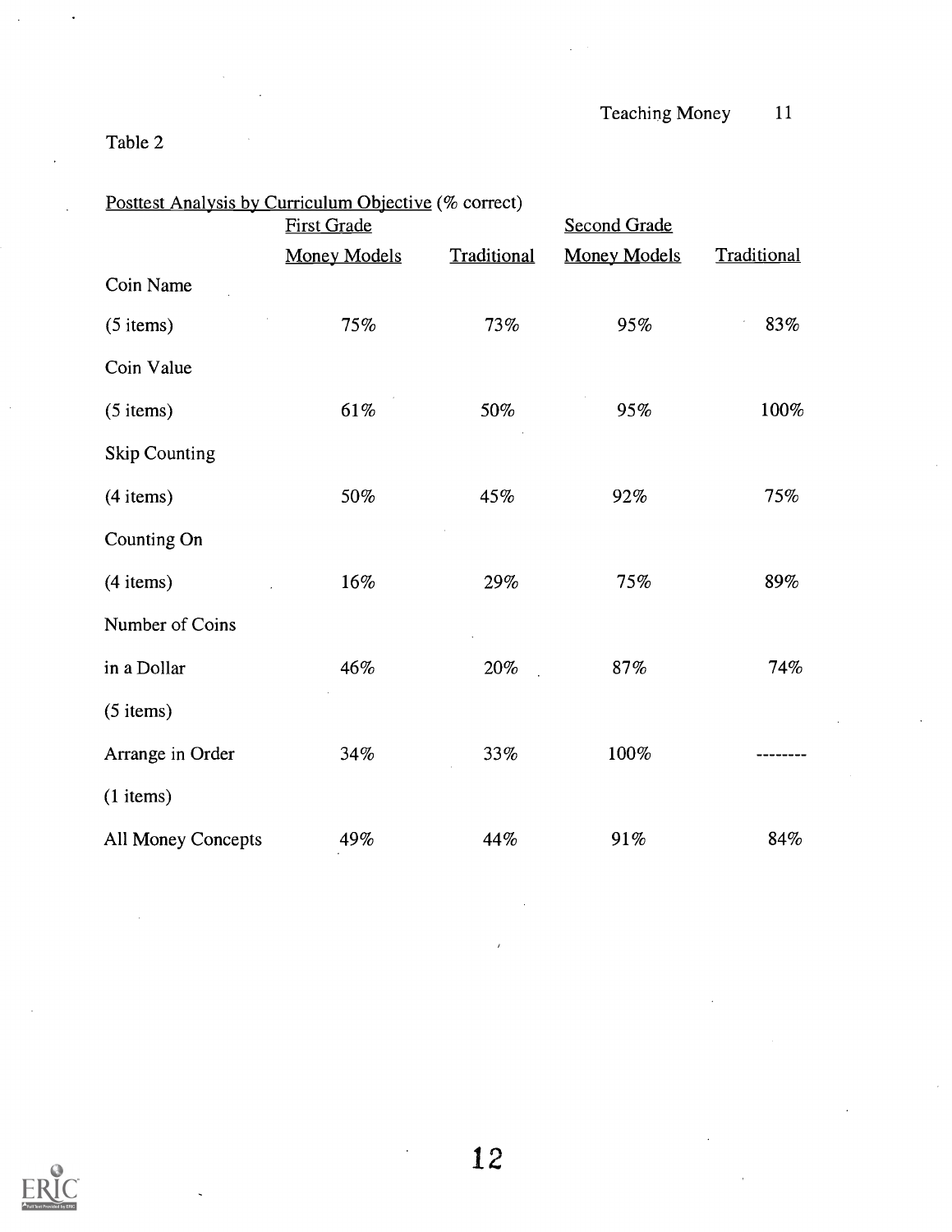|  |  |  |  |  |                                |  |  | $21 26 31 36 41 46 51 56 61 66 71 76 81 86 91$   |    |
|--|--|--|--|--|--------------------------------|--|--|--------------------------------------------------|----|
|  |  |  |  |  | 127 32 37 42 47 52 57 62 67 72 |  |  | 77 82 87                                         |    |
|  |  |  |  |  |                                |  |  | $28 33 38 43 48 53 58 63 68 73 78 83 88$         |    |
|  |  |  |  |  | 24 29 34 39 44 49 54 59 64 69  |  |  | 74 79 84 89                                      | 99 |
|  |  |  |  |  |                                |  |  | $20 25 30 35 40 45 50 55 60 65 70 75 80 85 90 .$ |    |





 $\frac{1}{2}$ 

 $\frac{1}{4}$  $\frac{1}{4}$ Ţ  $\frac{1}{2}$ 

**karaz** 







 $|3$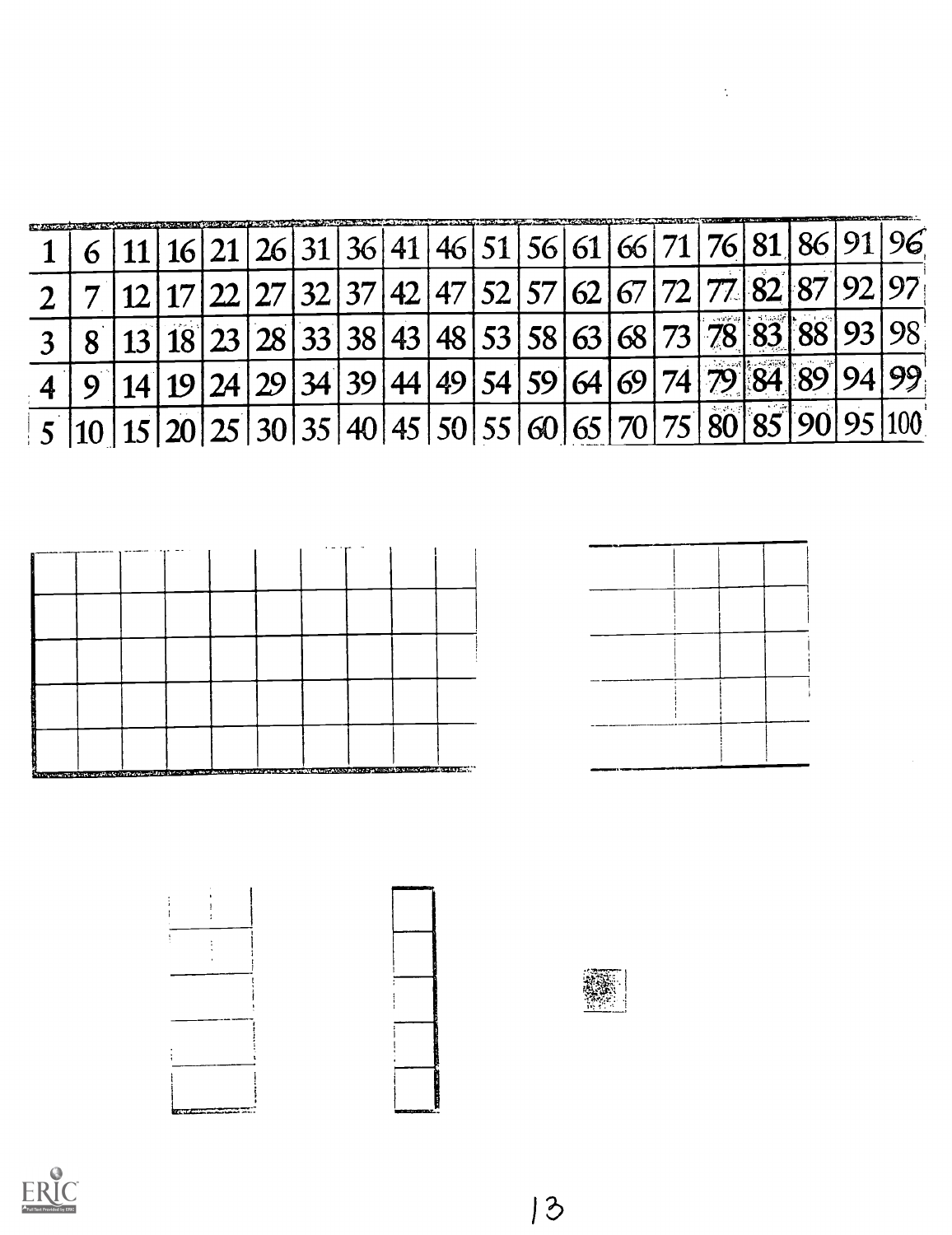

 $\hat{\boldsymbol{\beta}}$ 

Figure 2. Visual Representation of Coin Equivalents.

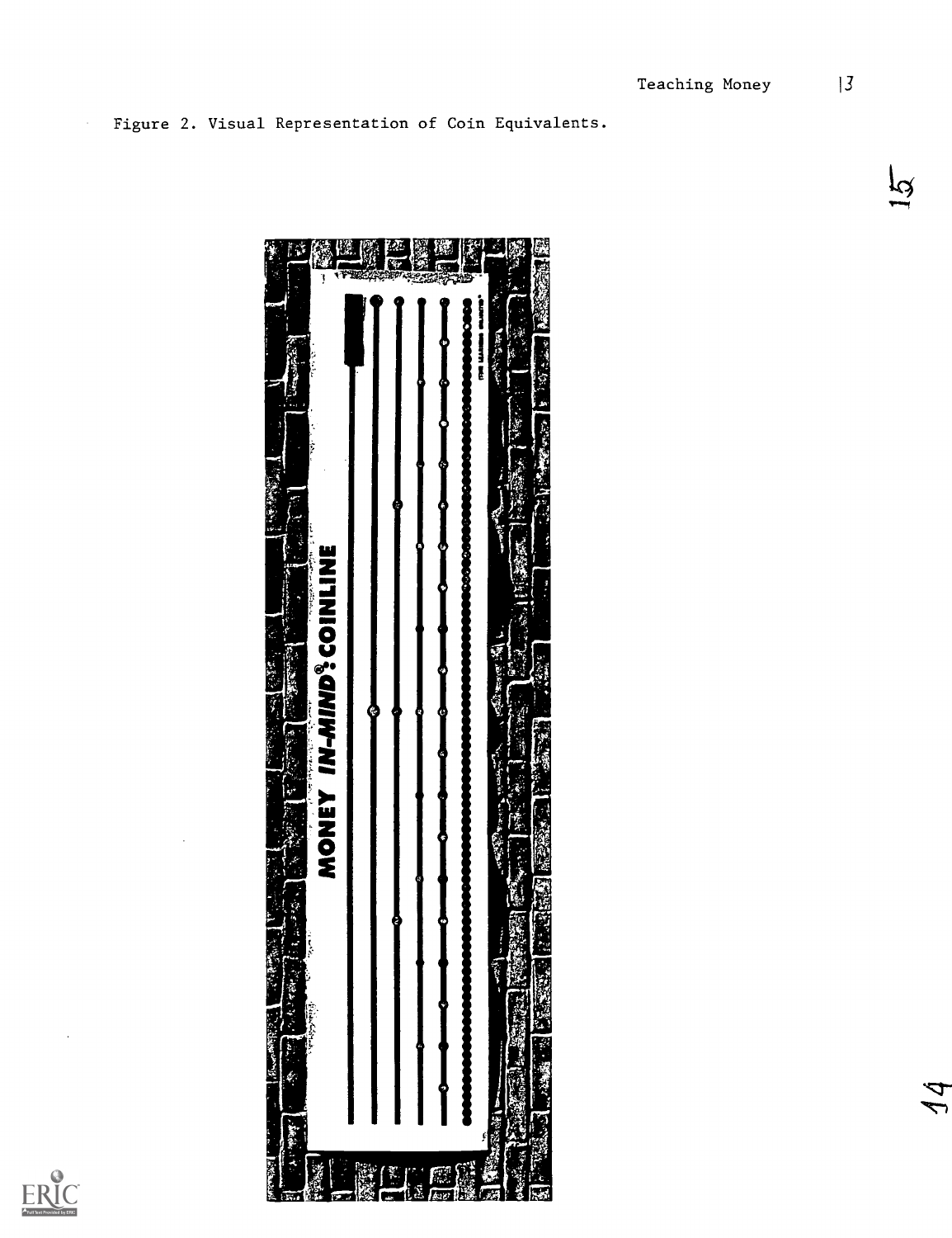|                                      |                                       |  |  |  |  | 41 46 51 56 61 66 71 76 81 86 91 96    |  |
|--------------------------------------|---------------------------------------|--|--|--|--|----------------------------------------|--|
|                                      | 142 47 52 57 62 67 72 77 82 87 92 97  |  |  |  |  |                                        |  |
|                                      | 43 48 53 58 63 68 73 78 83 88 93 98   |  |  |  |  |                                        |  |
|                                      |                                       |  |  |  |  | $144$ 49 54 59 64 69 74 79 84 89 94 99 |  |
| Sixteed to the character of the com- | 145 50 55 60 65 70 75 80 85 90 95 100 |  |  |  |  |                                        |  |

 $\mathcal{O}(\mathcal{O}(\log n))$  . The set of  $\mathcal{O}(\log n)$ 



 $\mathcal{L}^{\text{max}}_{\text{max}}$  , where  $\mathcal{L}^{\text{max}}_{\text{max}}$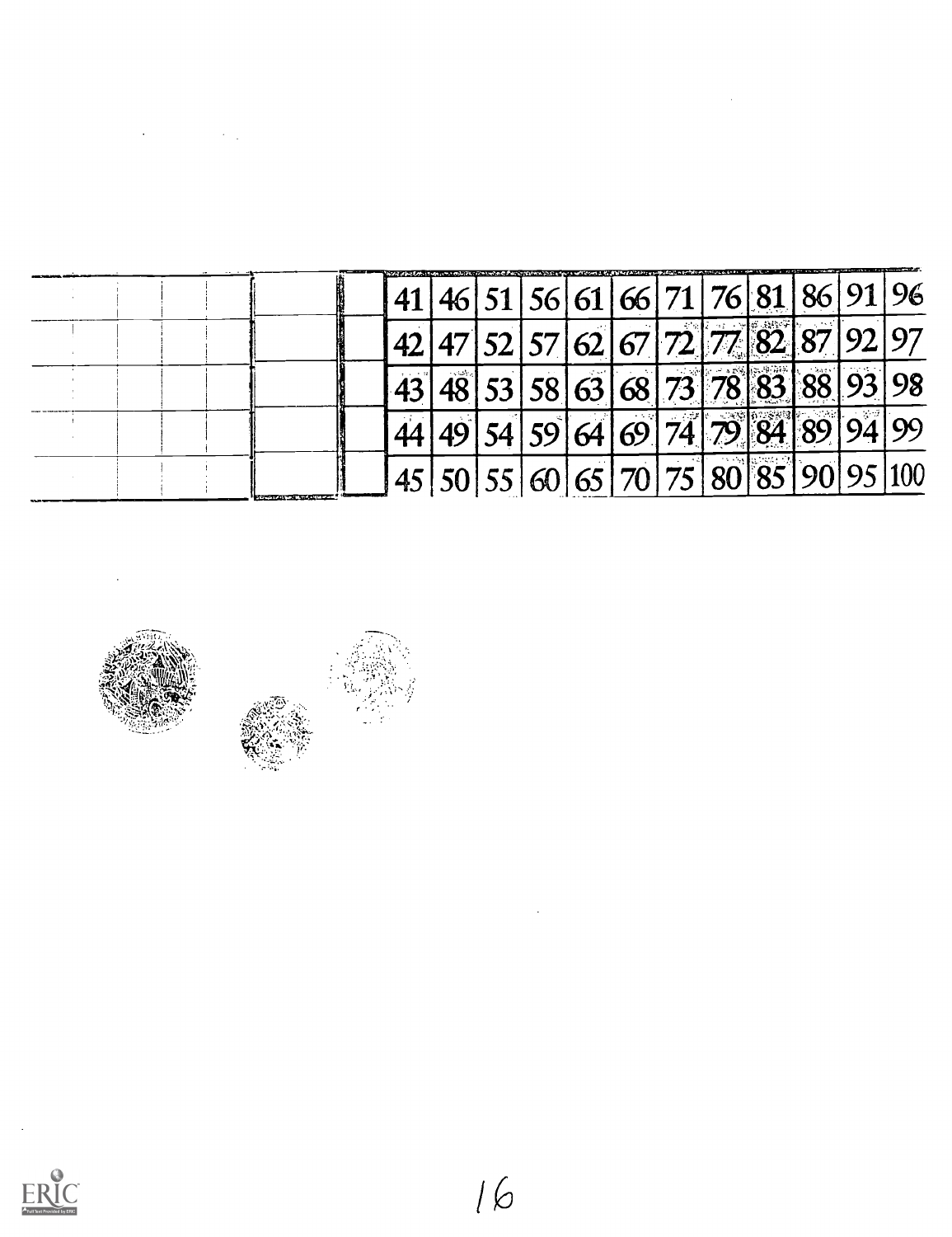

## **U.S. Department of Education**

Office of Educational Research and Improvement (OERI) National Library of Education (NLE) **Educational Resources Information Center (ERIC)** 



# **REPRODUCTION RELEASE**

(Specific Document)

## I. DOCUMENT IDENTIFICATION:

| Title: Teaching Money Concepts: Are We Shortchanging Our Kids? |                                  |
|----------------------------------------------------------------|----------------------------------|
| Author(s): Dyanne M. Tracy & Beverly H. Fanelli                |                                  |
| Corporate Source:<br>Oakland University                        | <b>Publication Date:</b><br>2000 |

# II. REPRODUCTION RELEASE:

 $L_{\rm E}$ 

In order to disseminate as widely as possible timely and significant materials of interest to the educational community, documents announced in the monthly abstract journal of the ERIC system, Resources in Education (RIE), are usually made available to users in microfiche, reproduced paper copy, and electronic media, and sold through the ERIC Document Reproduction Service (EDRS). Credit is given to the source of each document, and, if reproduction release is granted, one of the following notices is affixed to the document.

If permission is granted to reproduce and disseminate the identified document, please CHECK ONE of the following three options and sign at the bottom of the page

|                                    | The sample sticker shown below will be<br>affixed to all Level 1 documents                                                                                       | The sample sticker shown below will be<br>affixed to all Level 2A documents                                                                                                              | The sample sticker shown below will be<br>affixed to all Level 2B documents                                                                                                                                                                                                                                                                                                                                                       |
|------------------------------------|------------------------------------------------------------------------------------------------------------------------------------------------------------------|------------------------------------------------------------------------------------------------------------------------------------------------------------------------------------------|-----------------------------------------------------------------------------------------------------------------------------------------------------------------------------------------------------------------------------------------------------------------------------------------------------------------------------------------------------------------------------------------------------------------------------------|
|                                    | PERMISSION TO REPRODUCE AND<br><b>DISSEMINATE THIS MATERIAL HAS</b><br><b>BEEN GRANTED BY</b>                                                                    | PERMISSION TO REPRODUCE AND<br>DISSEMINATE THIS MATERIAL IN<br>MICROFICHE, AND IN ELECTRONIC MEDIA<br>FOR ERIC COLLECTION SUBSCRIBERS ONLY.<br><b>HAS BEEN GRANTED BY</b>                | PERMISSION TO REPRODUCE AND<br>DISSEMINATE THIS MATERIAL IN<br>MICROFICHE ONLY HAS BEEN GRANTED BY                                                                                                                                                                                                                                                                                                                                |
|                                    | Samp                                                                                                                                                             |                                                                                                                                                                                          | Sample                                                                                                                                                                                                                                                                                                                                                                                                                            |
|                                    | TO THE EDUCATIONAL RESOURCES<br>INFORMATION CENTER (ERIC)                                                                                                        | TO THE EDUCATIONAL RESOURCES<br><b>INFORMATION CENTER (ERIC)</b>                                                                                                                         | TO THE EDUCATIONAL RESOURCES<br>INFORMATION CENTER (ERIC)                                                                                                                                                                                                                                                                                                                                                                         |
|                                    |                                                                                                                                                                  | 2A                                                                                                                                                                                       | 2B                                                                                                                                                                                                                                                                                                                                                                                                                                |
|                                    | Level 1                                                                                                                                                          | Lavel 2A                                                                                                                                                                                 | Level 2B                                                                                                                                                                                                                                                                                                                                                                                                                          |
|                                    |                                                                                                                                                                  |                                                                                                                                                                                          |                                                                                                                                                                                                                                                                                                                                                                                                                                   |
|                                    | Check here for Level 1 release, permitting<br>reproduction and dissemination in microfiche or other<br>ERIC archival media (e.g., electronic) and paper<br>CODY. | Check here for Level 2A release, permitting<br>reproduction and dissemination in microfiche and in<br>electronic media for ERIC archival collection<br>subscribers only                  | Check here for Level 2B release, permitting<br>reproduction and dissemination in microfiche only                                                                                                                                                                                                                                                                                                                                  |
|                                    |                                                                                                                                                                  | Documents will be processed as indicated provided reproduction quality permits.<br>If permission to reproduce is granted, but no box is checked, documents will be processed at Level 1. |                                                                                                                                                                                                                                                                                                                                                                                                                                   |
|                                    |                                                                                                                                                                  | to satisfy information needs of educators in response to discrete inquiries.                                                                                                             | I hereby grant to the Educational Resources Information Center (ERIC) nonexclusive permission to reproduce end disseminate this document<br>as indicated above. Reproduction from the ERIC microfiche or electronic media by persons other than ERIC employees and its system<br>contractors requires permission from the copyright holder. Exception is made for non-profit reproduction by libraries and other service agencies |
| <b>Sign</b><br>here, $\rightarrow$ | Sianatura:<br>I. Mary                                                                                                                                            | Beverly<br>anelli                                                                                                                                                                        | Printed Name/Position/Title:<br>Dyanne M. Tracy, Professor                                                                                                                                                                                                                                                                                                                                                                        |
| please                             | Organization/Address:                                                                                                                                            |                                                                                                                                                                                          | $FAX$ 248 370 4605<br>Telephone: 248 370 3064                                                                                                                                                                                                                                                                                                                                                                                     |
|                                    | Oakland University                                                                                                                                               | Chippewa Valley Schools                                                                                                                                                                  | E-Mail Address: Q oakland.<br>$\int_{0}^{2} \frac{3}{2} \sqrt{01}$                                                                                                                                                                                                                                                                                                                                                                |
|                                    | Rochester, MI<br>48309-4494                                                                                                                                      | Clinton Twp, MI                                                                                                                                                                          | (over)                                                                                                                                                                                                                                                                                                                                                                                                                            |